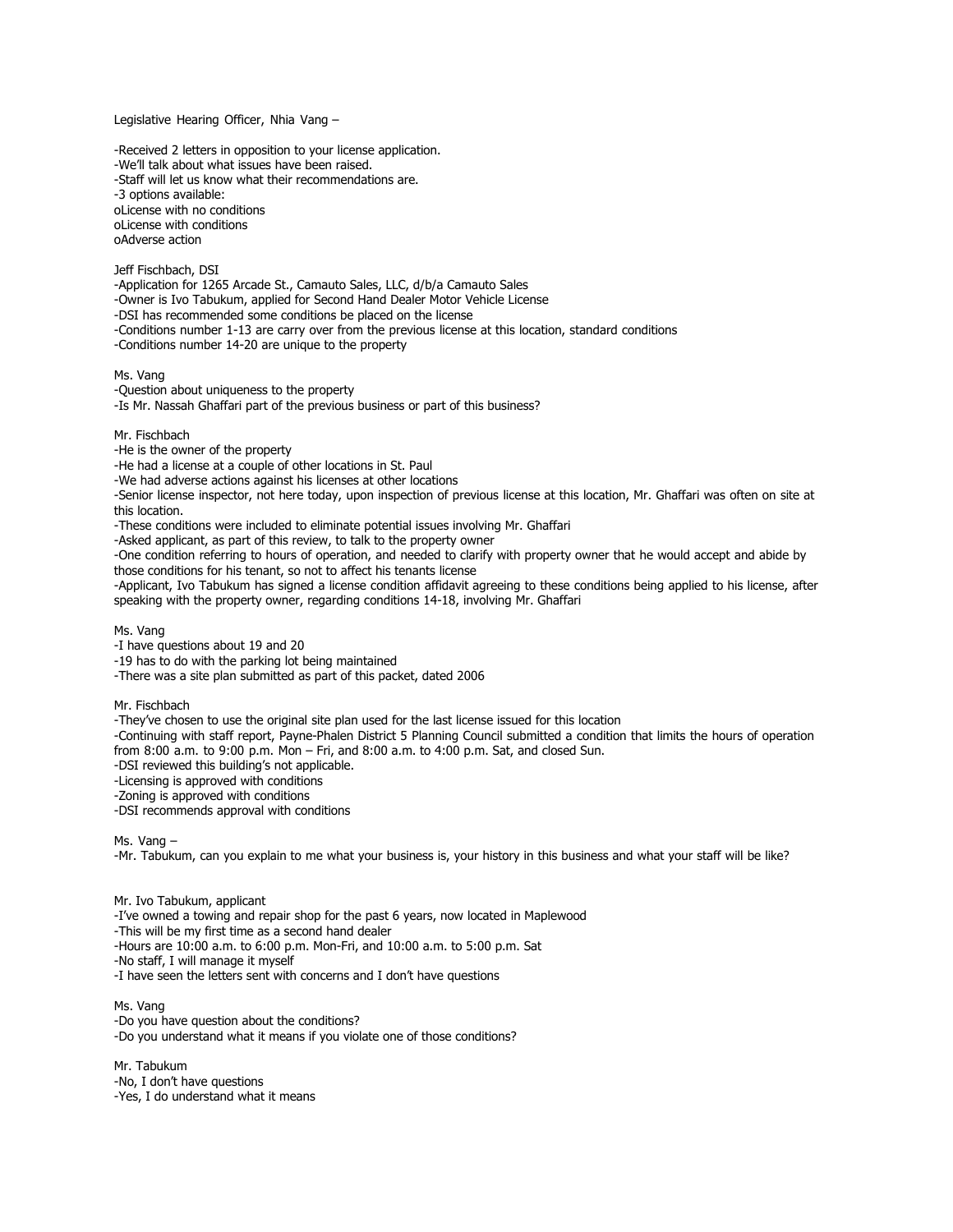## Ms. Vang

-Payne-Phalen District Council wanted to add a condition of limiting hours to 8:00 a.m. to 9:00 p.m. Mon-Fri and 8:00 a.m to 4:00 p.m. Sat and Sun closure

-You stated different hours on your application 10:00 a.m. to 6:00 p.m. Mon – Fri

## Mr. Tabukum

-When I filled out my application I had a general idea of what hours I wanted to be open, but wasn't sure. -When I went to the District Council meeting, we discussed it and decided that 8:00 a.m. to 9:00 p.m. Mon-Fri and 8:00 a.m. to 4:00 p.m. Sat and closed Sun was ok, and good hours for my business -I agreed to those hours

# Mr. Fischbach

-When you went to this District Council meeting, did you agree to accept a condition placed on your license to abide by these hours?

Mr. Tabukum -Yes

## Mr. Fischbach

-So they submitted a letter of support, understanding that those would be added to your license conditions -That would not be an issue

-State law doesn't allow Sunday sales anyway, so that would be redundant, but the others are fine

Ms. Vang

-Can you help me understand why you agreed to those hours in the first place?

## Mr. Tabukum

-When I filled out my application, I wasn't too sure of the hours I wanted to be open, so after we talked about it I decided that the new hours sounded ok.

Ms. Vang

-There are two letters in opposition to your application, which one would you like to respond to first?

Mr. Tabukum

-The one that they talk about spray painting going on at the business for years

- -I know that that isn't an issue for me, because I have my shop where I do the work on cars
- -This will be for sales only, no work will be done here
- -I also have storage to keep other cars in Maplewood

#### Ms. Vang

- -Do you understand why this person is complaining?
- -Because the previous owner had cars parked all over the neighborhood, not just on the lot
- -I'm glad to hear that you have that off-site storage
- -You have the 14 spots for on-sale cars
- -Need to have 8 spots for parking for customers and staff
- -The next email talks about traffic
- -Already have traffic from the funeral home in the area

Mr. Tabukum

-I know that won't be a problem because I have the storage, so I will be keeping some other cars off-site, not here. Ms. Vang

-I want to be sure he has enough space not to impact the neighbors.

-Off street parking, he needs 8 spaces

-When will you be opening?

-Have you cleaned up and repaved the parking lot?

Mr. Tabukum

- -I'm ready to move in as soon as I get my license
- -I cleaned it up. It was full of pot holes and I filled them

-Being re-striped

-Labels for where customers can park

Ms. Vang

-In the past there have been issues with tall grass, snow removal and trash removal.

-How will you be handling that?